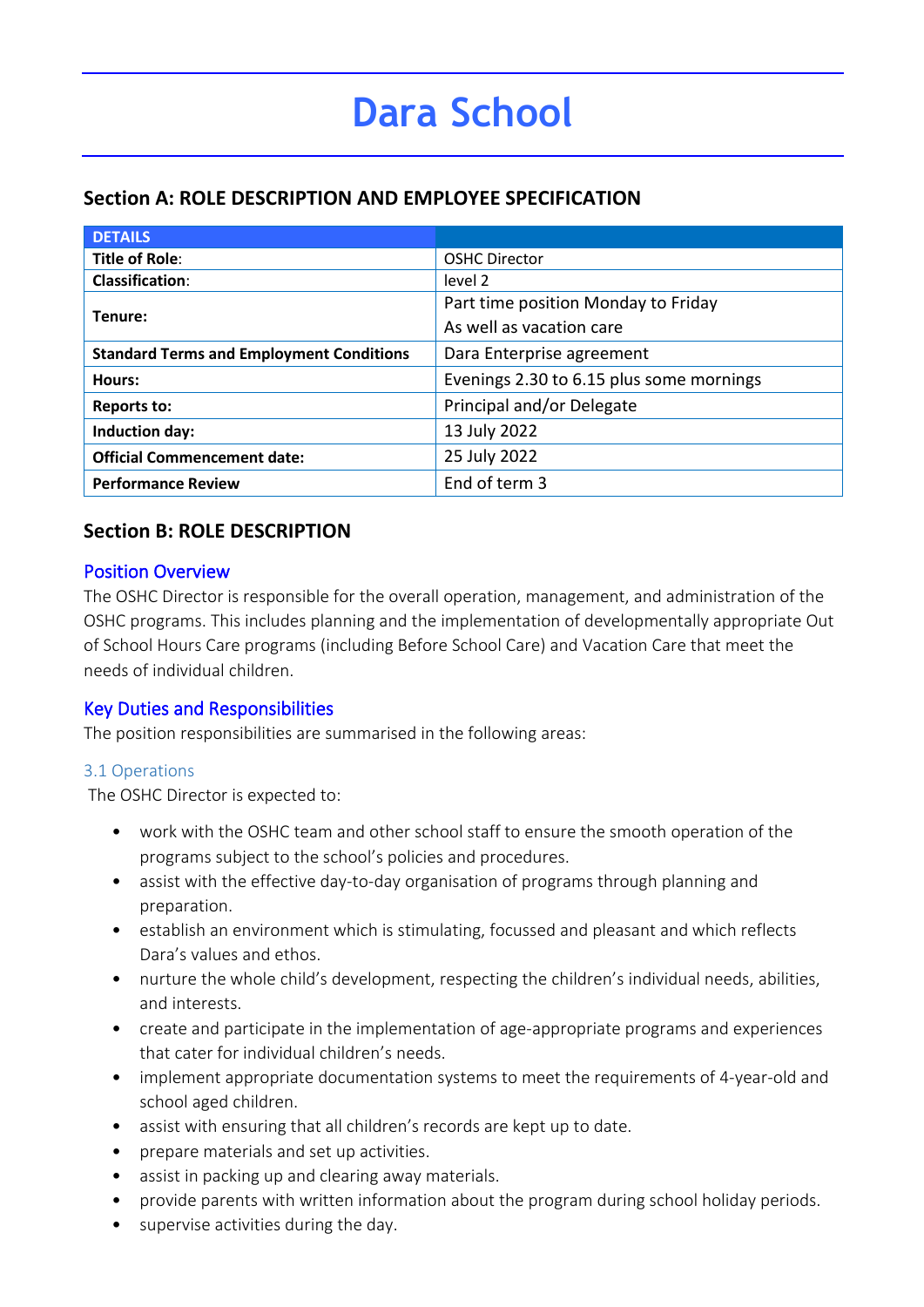- positively interact with the children and nurture their confidence and self-esteem.
- provide open communication channels with parents and staff.
- attend meetings, special events, activities and professional development as discussed with the principal or delegate and disseminate any information to OSHC staff as required.

## 3.2 Relationships and Customer Service

The OSHC Director is expected to:

- support Dara staff in delivering key educational outcomes.
- positively contribute to Dara School meetings and forums commensurate to the role.
- provide timely and relevant communication to stakeholders, customers and team members as required.
- address feedback or issues promptly and escalate to school leadership if required.

## 3.3 Team and Personal Development

The OSHC Director is expected to:

- actively participate in Performance Management and Development programs.
- positively contribute to the OSHC team meetings and forums.
- organise and attend regular meetings for OSHC.
- mentor new staff.
- maintain a sense of team with high morale.
- recruit educators in consultation with the Business Manager.
- ensure adequate educator ratios at all times and organise rosters.
- develop and implement a comprehensive induction package and process for OSHC staff and volunteers, and keep individual staff records up to date.
- Supervise and support educators, students, and volunteers to meet the requirements of the Education and Care Services National Regulations.
- plan and coordinate staff meetings.
- be familiar with and follow the OSHC Philosophy and Mission Statement, Policies and Procedures, the National Quality Standards, MTOP, HCCS guidelines and legal liability regarding Duty of Care to children.
- ensure ongoing performance development is conducted with staff that includes planning, implementation, review, and evaluation.
- professional development is organised to meet individual staff performance planning and service needs.

## 3.4 Administration

The OSHC Director is expected to:

- utilise relevant Dara School administrative systems, protocols, and procedures to support daily operations including time sheets and invoicing.
- maintain relevant and accurate data as required and as relevant to National Quality Standards. Ensure that NQS principles are adhered to at the highest possible standard.
- review, prepare and develop policies.
- update and complete the Quality Improvement Plan.
- manage staff rosters.
- ensure regulatory requirements are always adhered to.
- support the food safety program for the OSHC.
- respect and maintain confidentiality, regarding the operations of the OSHC, the staff, parents and children at all times.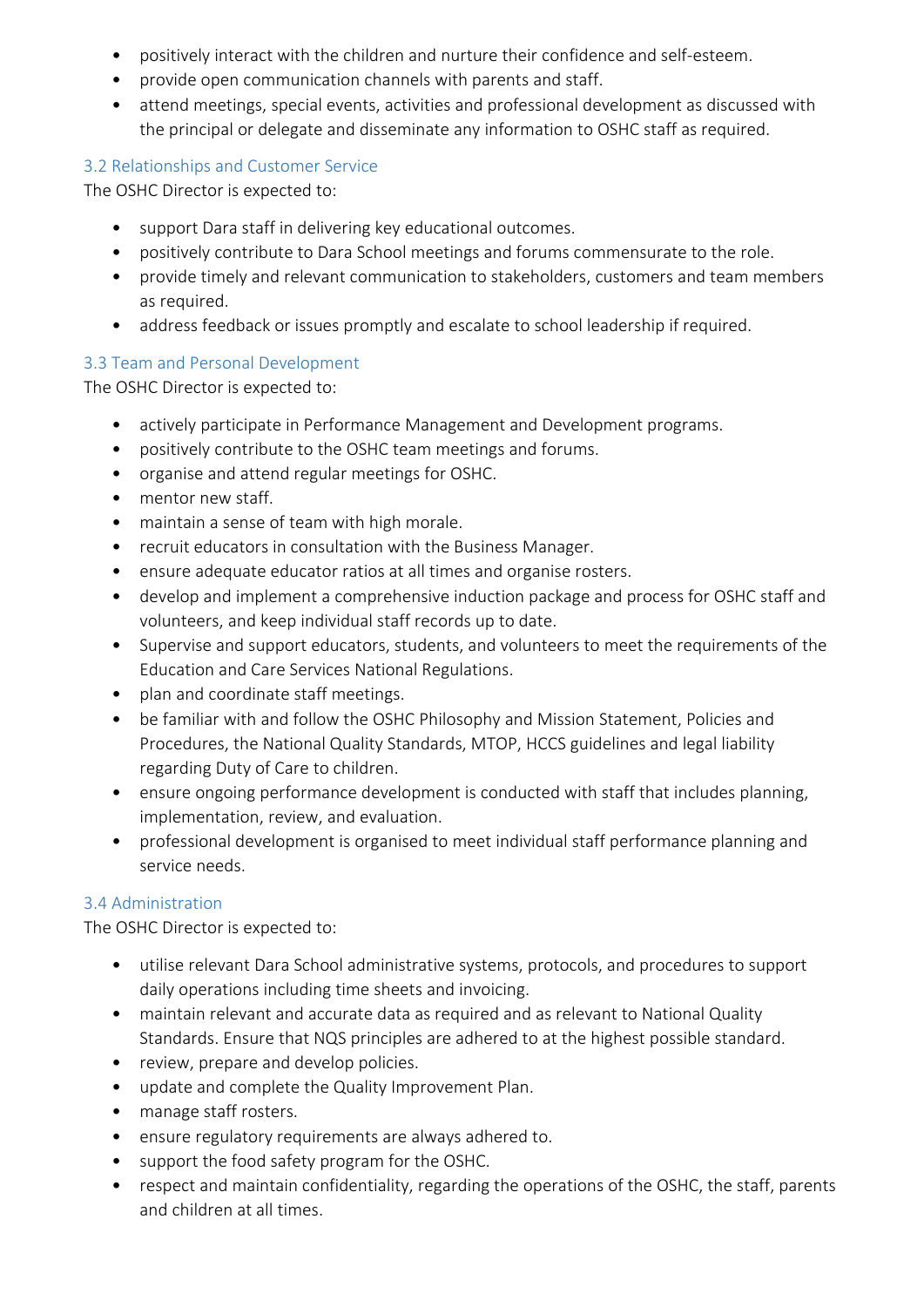#### 3.5 Finance

The OSHC Director is expected to:

- work with the Dara School Principal and Business Manager to prepare and manage budgets for OSHC programs.
- manage the Child Care Subsidy and OSHC invoicing and payments.
- communicate with payroll and managing and approving staff timesheets.

#### 3.6 Premises:

The OSHC Director is expected to:

- ensure the facilities are audited annually.
- assist in cleaning up at the end of each session, sharing responsibility for tidying and wiping tables, washing up paint/glue pots and brushes, sweeping floors, monitoring children's toilet facilities etc.
- ensure premises and facilities are hygienic and in good condition, reporting any hazards or maintenance issues to the Grounds Staff.
- ensure premises are kept secure.
- maintain OSHC resources or facilities in an appropriate condition.

## 3.7 Welfare, Health & Safety (WHS):

The OSHC Director is expected to:

- ensure WH&S Management systems are up to date and followed.
- help ensure staff and students comply with Dara School WH&S Policies.
- report any incidents (involving yourself or others), hazards or near misses to the WH&S Coordinator, so that appropriate remedial action may be taken.
- when preparing for School events that may involve food preparation for the consumption by the public, ensure compliance with "Safe Food Handling Policy" (WHS0028).
- participate in Evacuation Drills as instructed by the Management Team.
- promote a safety-first culture and ensure this is demonstrated at all levels.
- ensure health and safety procedures are in place, adhered to and the Health and Safety in Employment Act are complied with.
- supervise the children ensuring their physical safety, emotional and wellbeing in line with OSHC policies.

## Special Conditions

Some after-hours work may be expected in the fulfilment of the duties as outlined above.